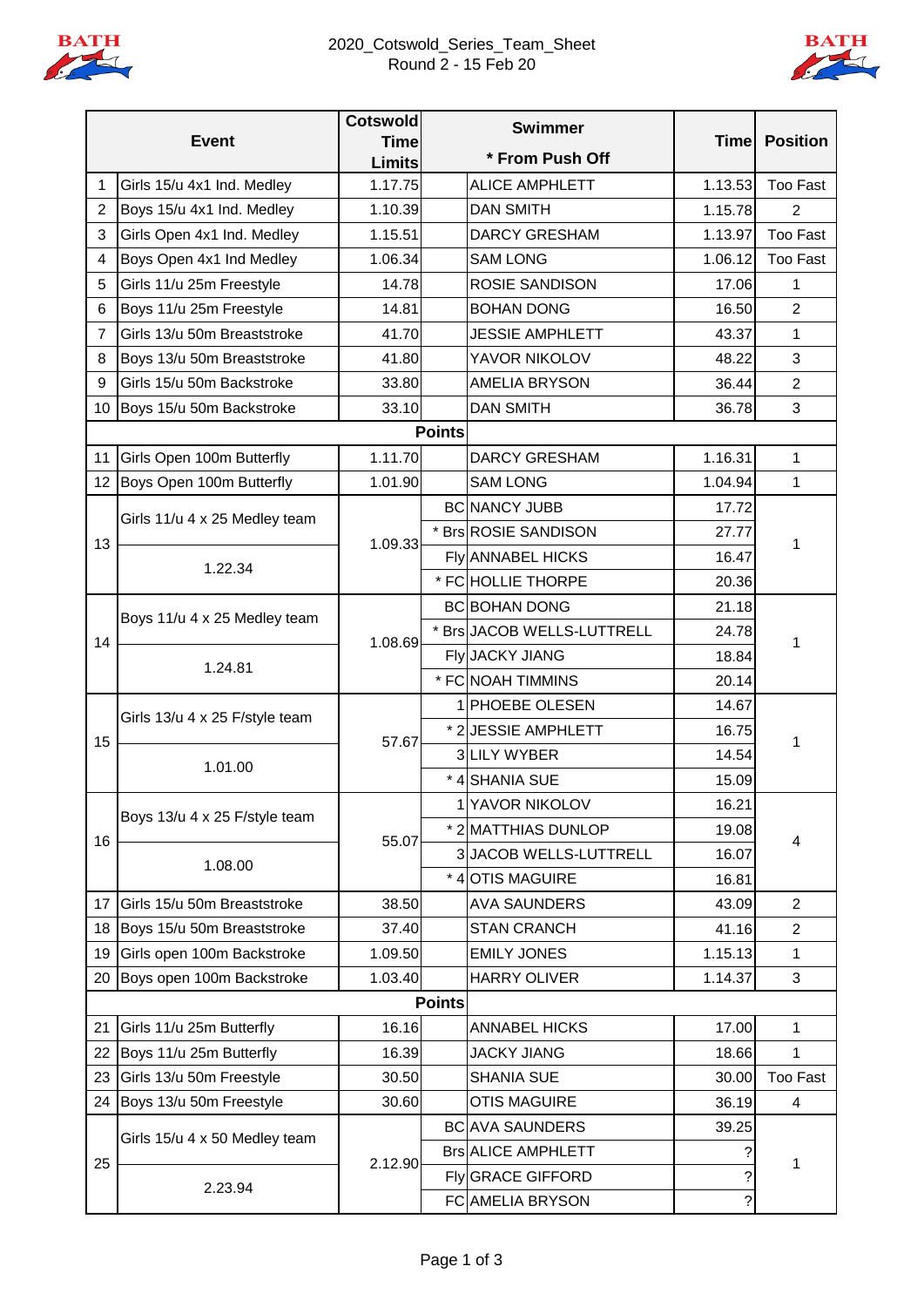

## 2020\_Cotswold\_Series\_Team\_Sheet Round 2 - 15 Feb 20



| <b>Event</b>  |                                         | <b>Cotswold</b>              | <b>Swimmer</b><br>* From Push Off |                                |             | <b>Position</b> |
|---------------|-----------------------------------------|------------------------------|-----------------------------------|--------------------------------|-------------|-----------------|
|               |                                         | <b>Time</b><br><b>Limits</b> |                                   |                                | <b>Time</b> |                 |
|               |                                         |                              |                                   | <b>BC DAN SMITH</b>            | 36.58       |                 |
| 26            | Boys 15/u 4 x 50 Medley team            | 2.02.60                      |                                   | <b>Brs STAN CRANCH</b>         | 41.01       | 1               |
|               | 2.17.94                                 |                              |                                   | <b>Fly</b> CHAI HICKS          | 30.61       |                 |
|               |                                         |                              |                                   | <b>FCELLIOTT BRAKE</b>         | 29.61       |                 |
| 27            | Girls Open 4 x 50 Medley team           | 2.11.07                      |                                   | <b>BC EMILY JONES</b>          | 34.78       | 1               |
|               |                                         |                              |                                   | <b>Brs SOPHIE JONES</b>        | 38.25       |                 |
|               | 2.16.79                                 |                              |                                   | <b>Fly DARCY GRESHAM</b>       | 33.60       |                 |
|               |                                         |                              |                                   | FCBETH CARTER                  | 30.17       |                 |
|               | Boys Open 4 x 50 Medley team            | 1.59.44                      |                                   | <b>BC HARRY OLIVER</b>         | 32.57       | $\overline{2}$  |
|               |                                         |                              |                                   | BrsOLIVER SMITH                | 37.84       |                 |
| 28            | 2.05.40                                 |                              |                                   | Fly SAM LONG                   | 27.97       |                 |
|               |                                         |                              |                                   | <b>FCCHAI HICKS</b>            | 27.51       |                 |
| 29            | Girls 11/u 25m Backstroke               | 18.12                        |                                   | <b>NANCY JUBB</b>              | 17.53       | <b>Too Fast</b> |
|               | 30 Boys 11/u 25m Backstroke             | 18.22                        |                                   | JACOB WELLS-LUTTRELL           | 19.90       | $\overline{2}$  |
| <b>Points</b> |                                         |                              |                                   |                                |             |                 |
| 31            | Girls 13/u 50m Butterfly                | 35.00                        |                                   | <b>LILY WYBER</b>              | 38.60       | 2               |
| 32            | Boys 13/u 50m Butterfly                 | 35.50                        |                                   | JACOB WELLS-LUTTRELL           | 44.47       | 3               |
| 33            | Girls 15/u 50m Freestyle                | 29.30                        |                                   | <b>GRACE GIFFORD</b>           | 30.37       | 1               |
| 34            | Boys 15/u 50m Freestyle                 | 28.10                        |                                   | <b>ELLIOTT BRAKE</b>           | 30.28       | 1               |
| 35            | Girls Open 100m Breaststroke            | 1.22.10                      |                                   | SOPHIE JONES                   | 1.22.03     | <b>Too Fast</b> |
| 36            | Boys Open 100m Breaststroke             | 1.13.9                       |                                   | <b>OLIVER SMITH</b>            | 1.23.03     | 3               |
|               | Girls 11/u 4 x 25 F/style team          | 59.12                        |                                   | <b>ROSIE SANDISON</b>          | 18.10       | 1               |
| 37            |                                         |                              |                                   | * 2 HOLLIE THORPE              | 20.40       |                 |
|               | 1.11.38                                 |                              |                                   | 3 NANCY JUBB                   | 15.73       |                 |
|               |                                         |                              |                                   | * 4 ANNABEL HICKS              | 17.15       |                 |
|               | Boys 11/u 4 x 25 F/style team           | 59.24                        |                                   | 1 JACKY JIANG                  | 18.11       | $\overline{2}$  |
| 38            |                                         |                              |                                   | * 2 NOAH TIMMINS               |             |                 |
|               | 1.14.28                                 |                              |                                   | 3JACOB WELLS-LUTTRELL          |             |                 |
|               |                                         |                              |                                   | * 4 BOHAN DONG                 |             |                 |
|               | Girls 13/u 4 x 25 Medley team           | 1.04.60                      |                                   | <b>BC PHOEBE OLESEN</b>        | 18.46       | 1               |
| 39            |                                         |                              |                                   | * Brs JESSIE AMPHLETT          | 22.86       |                 |
|               | 1.11.56                                 |                              |                                   | <b>Fly SHANIA SUE</b>          | 14.28       |                 |
|               |                                         |                              |                                   | * FCLILY WYBER                 | 15.75       |                 |
|               | Boys 13/u 4 x 25 Medley team<br>1.22.19 | 1.02.14                      |                                   | <b>BC JACOB WELLS-LUTTRELL</b> | 21.18       | 4               |
| 40            |                                         |                              |                                   | * Brs YAVOR NIKOLOV            | 24.69       |                 |
|               |                                         |                              |                                   | <b>FlyOTIS MAGUIRE</b>         | 17.42       |                 |
|               |                                         |                              |                                   | * FC MATTHIAS DUNLOP           | 19.01       |                 |
| <b>Points</b> |                                         |                              |                                   |                                |             |                 |
| 41            | Girls 15/u 50m Butterfly                | 32.50                        |                                   | <b>ALICE AMPHLETT</b>          | 32.97       | 1               |
| 42            | Boys 15/u 50m Butterfly                 | 31.50                        |                                   | <b>CHAI HICKS</b>              | 30.65       | <b>Too Fast</b> |